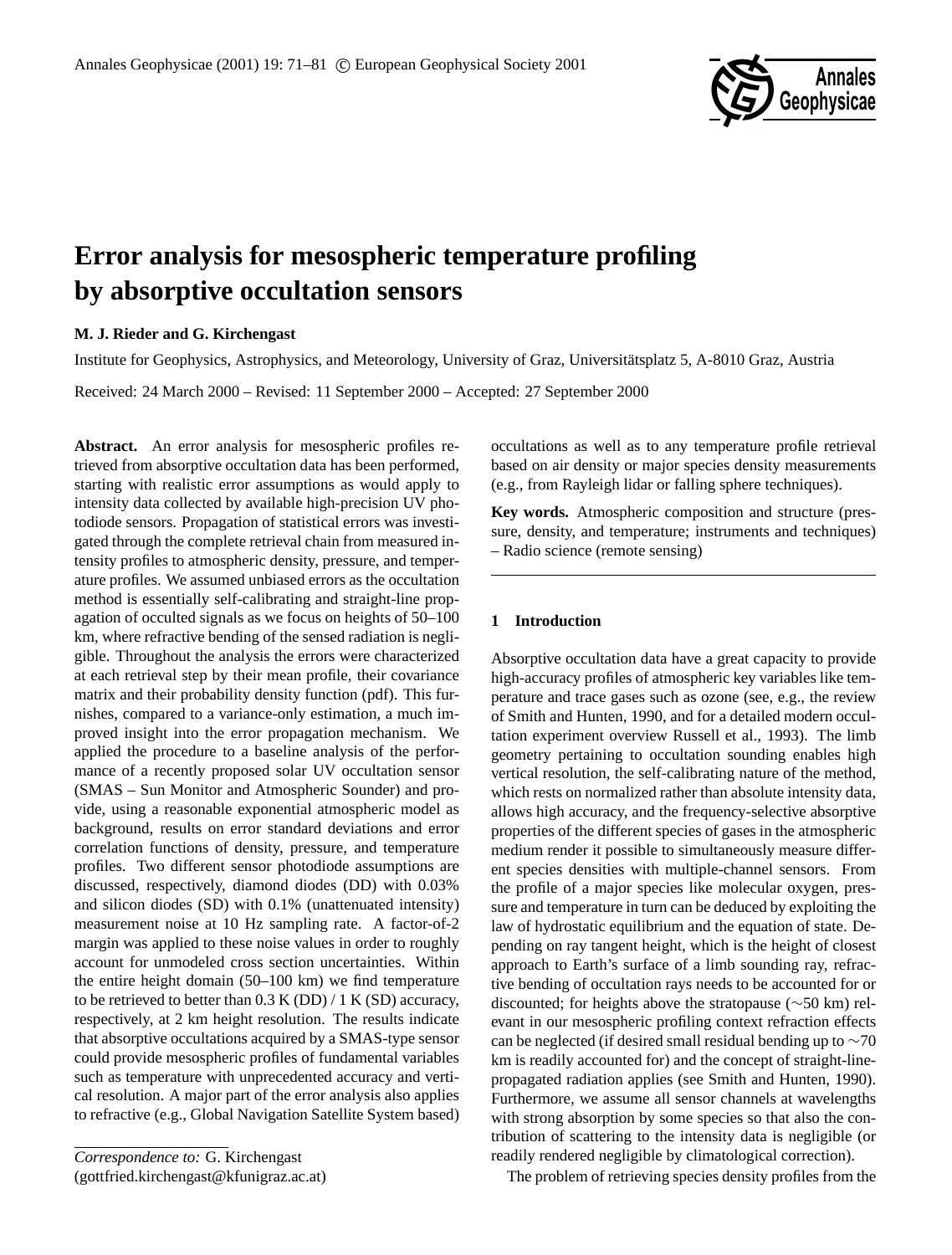measured intensity data can be divided into two distinct steps (e.g., Kyrölä et al., 1993; Fussen et al., 1997; Fussen, 1998): First, transmission data from a number of wavelength channels are used in a "spectral inversion" in order to estimate the composition of the atmospheric gas for each individual sounding ray, i.e., for each tangent height. Having subsequently performed this for all rays (data points) of an occultation event, this yields along-ray columnar content profiles for all species included. Second, a "spatial inversion" step is performed for retrieving the number density profiles of the species from the columnar-content profiles, the relation being essentially described by an Abelian integral equation. Since these two steps are not independent of each other in reality (e.g., the "spectral inversion" depends on the temperature profile which can be actually known after the "spatial inversion" only), a few iterations of the procedure may be required in practice. Alternatively, it may be feasible to unify these two steps in a single consistent formulation of the retrieval process. Subsequent work is planned to explore this latter option.

In this study we restrict ourselves to the inversion problem of one species, where the spectral inversion step is degenerated into rearrangement of Beer-Lambert's transmission law in scalar form. This restriction is sensible for the present focus on a baseline analysis of the temperature profiling performance of the "Sun Monitor and Atmospheric Sounder" (SMAS) absorptive occultation sensor proposed by Kirchengast et al. (1998), which uses molecular oxygen  $(O_2)$  absorption in the mid-UV range between 180 and 210 nm for providing temperature information. Generally, the assumption of one absorbing species is reasonable in wavelength ranges, where the main absorbing species significantly dominates the total absorption compared to the contribution of all other species. In the case of the SMAS sensor,  $O_2$  is the main absorber in most of the selected wavelength range (Schumann-Runge bands), at  $>200$  nm ozone (O<sub>3</sub>) absorption (Hartley band) increasingly dominates (see, e.g., Brasseur and Solomon, 1986). We can reasonably ignore the  $O_3$  influence for the present error analysis, however, since the SMAS sensor with its eight mid-UV channels in total (including also channels >210 nm at 224 nm and 246 nm, respectively) allows very effective decomposition into  $O_2$  and  $O_3$  absorption contributions (Rehrl, 2000).

Generally either stars (stellar occultation) or the Sun (solar occultation) are used as radiation source for absorptive occultations (Smith and Hunten, 1990). Utilization of stars can in principle furnish a large number of occultation events due to the multitude of stars available, but is limited by the problem of rather weak source intensities. This excludes them as option for wavelengths <250 nm as used by the SMAS sensor, while the Sun provides sufficient intensity for the targeted high-accuracy mesospheric temperature and ozone profiling. On the other hand, the Sun as a single source leads to a rather small number of occultation events given a single sensor (e.g., Russell et al., 1993). Using the mission proposed by Kirchengast et al. (1998), which is based on a small constellation of six micro-satellites each equipped with a SMAS sensor (besides a refractive occultation sensor using Global Navigation Satellite System signals), would nevertheless allow us to acquire about 150 occultation events per day and thus lead to a database of globally distributed mesospheric temperature and ozone measurements of unprecedented quality.

The most consistent approach for dealing with statistical errors, which we adopt for this study, is to describe all random variables based on their probability density function (pdf). Gaussian errors are fully described by a pdf involving a mean and a covariance matrix, respectively, corresponding to the first and second moment of a Gaussian pdf, for which all higher moments vanish (e.g., Anderson, 1984). Errors of non-Gaussian shape are fully described by their pdf as well, but non-zero higher moments are involved. Furthermore, we perform a purely algebraic propagation of errors, i.e., no statistical estimation methods and no supporting *a priori* information are involved. This ensures that all pdfs obtained are rigorous and essentially unique solutions for the retrieval errors of interest ("essentially" since some approximations such as Taylor expansions are involved, all of which are robust and fully reasonable in the given context, however).

The work describes the error analysis by proceeding along the following four steps: from intensity measurements to columnar content profiles (Sect. 2), from columnar content to density profiles (Sect. 3), from density to pressure profiles (Sect. 4), and from density and pressure to temperature profiles (Sect. 5), respectively. The main conclusions of the study are detailed in Sect. 6.

# **2 From intensity measurements to columnar content profiles**

An occultation event is acquired by a satellite-borne solar occultation sensor each time the Sun sets or rises from the perspective of the sensor behind the atmosphere at Earth's limb. At each sampling time during such an event, typically 10 times per second, the sensor's optical detectors, in case of the SMAS sensor either UV diamond (Di) diodes or UV silicon (Si) diodes, simultaneously observe intensities in all wavelength channels  $\lambda_k$ . By geometry, each sampling time corresponds to a specific tangent height  $z_i$  (in short "height" hereafter). For the mid-UV SMAS channels of interest here, the sensor's accuracy is limited by thermal noise (intrinsic detector noise) so that the measured intensity values, denoted  $I_{ki}$  (channel  $\lambda_k$  and height  $z_i$ ), are expected to be gathered around the correct intensity  $I_{c,ki} = \langle I_{ki} \rangle$  following a Gaussian distribution of errors, where  $\langle \cdot \rangle$  means averaging over a large ensemble. Each intensity  $I_{ki}$  can thus be modeled as a Gaussian random variable, which is (as every random variable) fully described by the relevant probability density function (pdf). Suppressing for convenience the channel and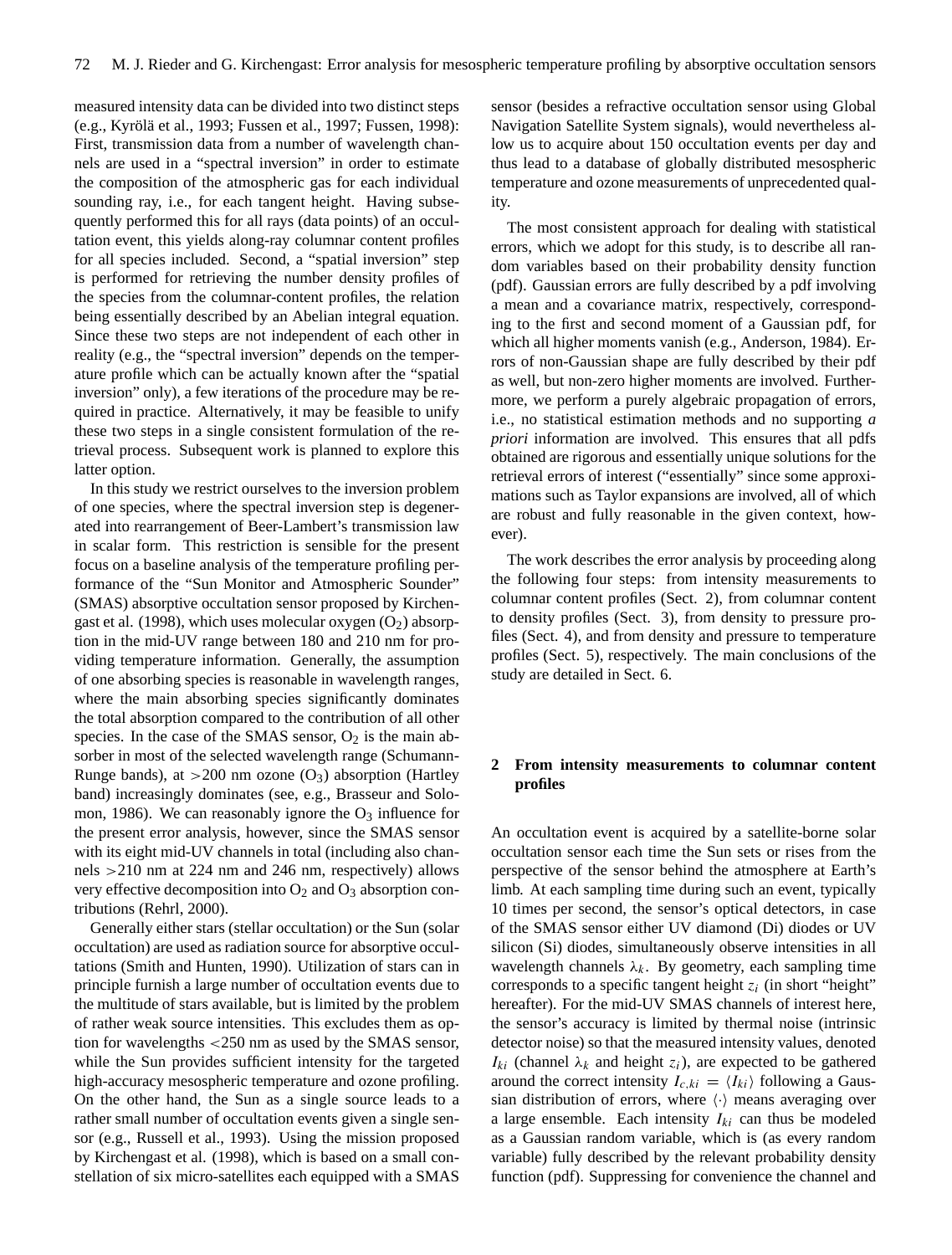height indices and the normalization factor, the pdf reads

$$
P(I) \sim \exp\left(\frac{-\left(I - I_c\right)^2}{2\left\langle\left(I - I_c\right)^2\right\rangle}\right). \tag{1}
$$

From the performance characteristics of the optical detectors the sensor's noise level is usually well known. We express it in form of a reference precision, termed  $\gamma$  hereafter. In case of the SMAS sensor, the expected precision  $\gamma$ of unattenuated solar intensity measurements  $I_0$  at 180 nm, at a sampling rate of 10 Hz, is 0.03% ( $\gamma = 3 \cdot 10^{-4}$ ) for Di diodes (N. Fox, National Physics Lab, Teddington/UK, private communication, 1999) and 0.1% ( $\gamma = 1 \cdot 10^{-3}$ ) for Si diodes (G. Schmidtke, Fraunhofer-Institute for Physical Measurement Techniques, Freiburg/Germany, private communication, 1998, 2000), respectively. Since the accuracy is thermal noise limited, the precision of an arbitrary intensity measurement I can be expressed as

$$
\frac{\sqrt{\langle (I - I_c)^2 \rangle}}{I_c} = \frac{\gamma I_0}{I_c},
$$

i.e., as the ratio of a constant root-mean-square noise value  $\gamma I_0$  to the correct value  $I_c$ . Inserting this into Eq. (1) yields

$$
P(I) \sim \exp\left(\frac{-(I - I_c)^2}{2(\gamma I_0)^2}\right).
$$
 (2)

The absorptive occultation method is said to be self-calibrating, since the absolute intensity values do not matter ( $\gamma$ needs to be sufficiently small, though) but rather the intensities  $I_{ki}$  normalized by the intensity  $I_{k0}$  estimated "above the atmosphere", i.e., at heights where virtually no attenuation occurs. Thus we are only interested in the transmission  $Tr_{ki}$ , the ratio between the attenuated and the "vacuum" signal, which reads for each channel  $\lambda_k$  and height  $z_i$ 

$$
Tr_{ki} = \frac{I_{ki}}{I_{k0}}.\t\t(3)
$$

We assume that  $I_{k0}$  can be measured very precisely and thus set  $I_{k0} = I_{c0}$ . This is justified in this baseline error analysis for two reasons: Firstly,  $I_{k0}$  can be repeatedly measured many times "above the atmosphere" and averaged thereafter so that its statistical error is suppressed according to the inverse square root of the number of averaging ensemble members. Secondly, an eventual instrumental bias in  $I_{k0}$  is likely to be accompanied by virtually the same bias in the attenuated intensities  $I_{ki}$  given that a typical mesospheric occultation event lasts less than one minute; such bias is thus largely cancelled in  $Tr_{ki}$ .

Given  $I_{k0}$  non-random and known, Eq. (3) provides a relation for linearly transforming Eq. (2). Since a Gaussian pdf does not change (except for normalization) by linear transformations (e.g., Anderson, 1984), the pdf for  $Tr_{ki}$  can be expressed, by inserting Eq. (3) into Eq. (2), similar to  $P(I)$ as

$$
P(Tr) \sim \exp\left(\frac{-(Tr - Tr_c)^2}{2\gamma^2}\right). \tag{4}
$$



**Fig. 1.** Transmission profiles for the five SMAS-type channels assumed, each profile annotated with the associated  $O_2$  absorption cross section value  $(cm<sup>2</sup>)$  used. The dashed vertical lines bound the region, within which measurements are actually exploited. The dotted horizontal lines indicate the height levels (spaced at 2 km) used for the density, pressure, and temperature profiles in the numerical computations of the scenarios.

For the present baseline error analysis for the SMAS sensor we selected five channels located in the  $O<sub>2</sub>$  Schumann-Runge bands at wavelengths from 185 nm to 205 nm (185, 191, 195, 198, and 205 nm), representative of the five SMAS " $O_2$ /temperature" channels within 180 and 210 nm (the remaining three " $O_3$ " channels are centered at 210, 224, and 246 nm; see Rehrl, 2000). To be conservative, the precision  $\gamma$  at 180 nm introduced above was baselined for all five channels, though  $\gamma$  would somewhat improve in practice with increasing wavelength due to increasing solar flux. Figure 1 illustrates the transmission profiles for the five channels, which were computed based on an exponential atmosphere with a constant scale height of 7 km and assuming at the surface a total pressure of 1013.25 mbar, a temperature of 288 K, and an  $O_2$  volume mixing ratio of 20.948%. The  $O_2$  absorption cross section values were taken from Nicolet et al. (1989).

The profiles represent error-free "correct" profiles  $(Tr =$  $Tr<sub>c</sub>$ ), used as starting point for the error analysis, for which we assume two different scenarios with Gaussian sensor errors according to Eq. (4); one with  $\gamma = 6 \cdot 10^{-4}$  (Di diodes) and one with  $\gamma = 2 \cdot 10^{-3}$  (Si diodes), respectively. These values involve an increase of the detector noise introduced already by a factor of 2, which was applied in order to add a reasonable error margin in compensation for a simplified absorption cross section treatment (discussed later). The profiles have been computed on a 200 m height grid, approximately mimicking the 10 Hz sampling rate of the SMAS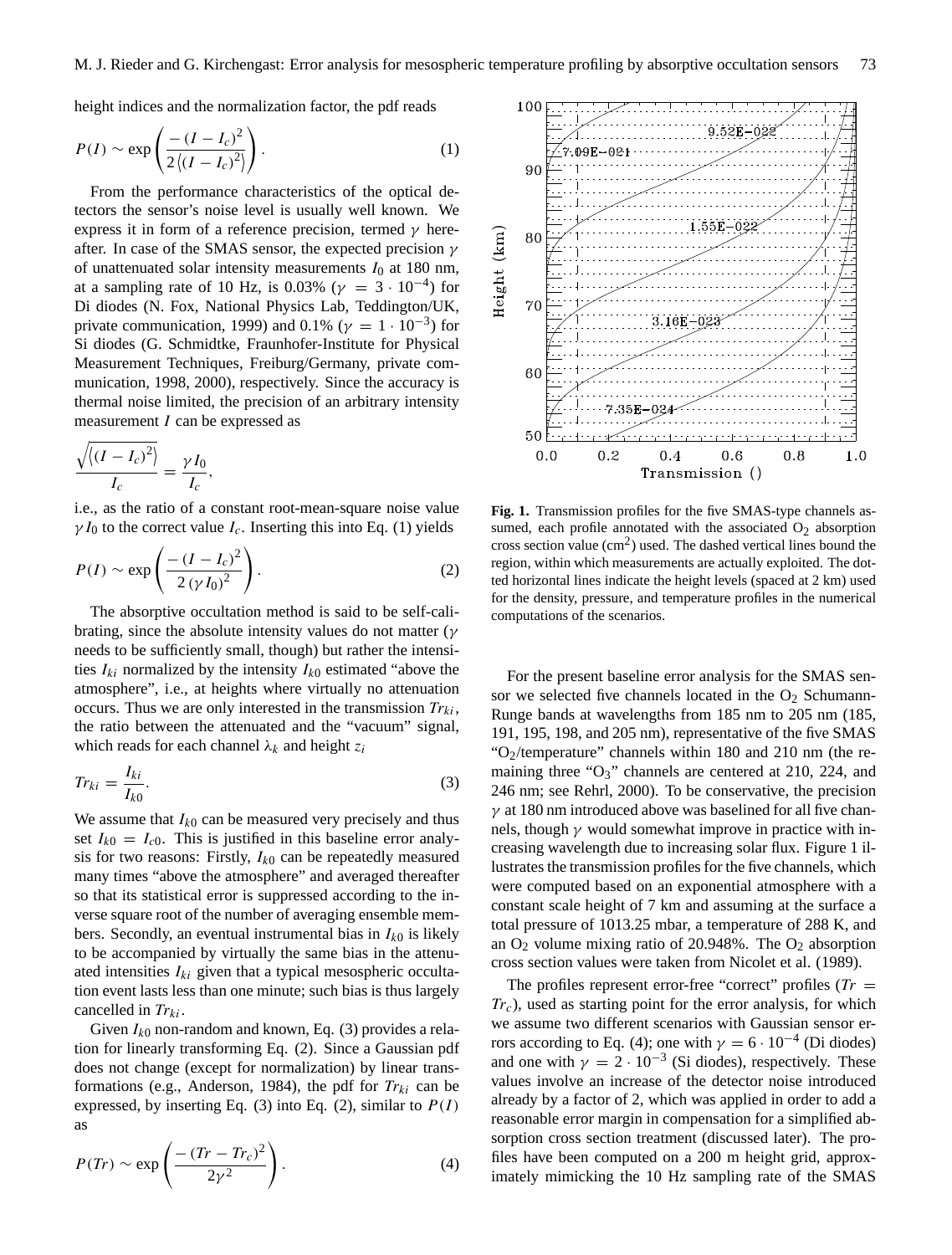sensor, which will experience a typical vertical scan rate of  $\sim$ 2 km/sec. As Fig. 1 shows, a sensible choice of five channels is enough to probe the full temperature profile from 50 km (stratopause region) up to about 100 km (mesopause region). (The actual SMAS design includes eight channels for accurate decomposition of  $O_2$  and  $O_3$  contributions and for providing, in addition, a mesospheric ozone profile.) Based on Eq. (4), the next step is to relate the transmission to the optical thickness,  $\tau_{ki}$ , utilizing Beer-Lambert's transmission law,

$$
Tr_{ki} = \exp(-\tau_{ki}) \quad \to \quad \tau_{ki} = -\ln(Tr_{ki}). \tag{5}
$$

Since the transmission  $Tr_{ki}$  is valued between 0 and 1 by definition (Eq. 3), the optical thickness  $\tau_{ki}$ , a logarithmic projection, is valued between  $\infty$  and 0. The transformation from  $Tr_{ki}$  to  $\tau_{ki}$  changes the pdf substantially. Combining Eq. (4) (multiplied in the exponent by  $(Tr_c/Tr_c)^{-2}$ ) and Eq. (5) yields the pdf for  $\tau_{ki}$  as

$$
P(\tau) = \exp\left[-\frac{(\exp\left[-(\tau-\tau_c)\right]-1)^2}{2\left(\gamma\exp\left[\tau_c\right]\right)^2}\right].\tag{6}
$$

 $P(\tau)$  in this form is clearly not of Gaussian shape (c.f. Kyrölä et al., 1993), a property, which turns out to be of importance to keep the subsequent analysis quasi-analytically tractable. Favorably, however, since  $\tau/\tau_c \approx 1$  due to the precision of the optical detectors at ∼1% or better, an expansion to first order of the inner exponential function is valid allowing us to linearize the problem. The expansion is very accurate when  $\tau_{ki}$  is not too high, i.e., for transmissions  $Tr_{ki} > 0.1$ . This is neatly compliant with the fact that the transmission range actually foreseen to be exploited for each SMAS sensor channel is bounded to  $0.1 < Tr_{ki} < 0.9$  anyway, since beyond this range adequate precision of the transmission data will be difficult to maintain in practice (e.g. Smith and Hunten, 1990). The linearization simplifies Eq. (6) to

$$
P(\tau) = \exp\left[-\frac{(\tau - \tau_c)^2}{2\left(\gamma \exp\left[\tau_c\right]\right)^2}\right],\tag{7}
$$

which shows that the optical thickness  $\tau$  can be reasonably described by a Gaussian pdf with the correct optical thickness  $\tau_c$  as mean and a variance  $(\gamma \exp[\tau_c])^2$ .

The last step to a columnar content profile is to compute it based on the available optical thicknesses. Letting  $\sigma_k$  denote the absorption cross section (extinction cross section, in general) in channel  $\lambda_k$ , the optical thickness and the columnar content, respectively, read

$$
\tau_{ki} = \int \sigma_k n(z) ds_i = \sigma_k d_{ki} \rightarrow d_{ki} = \tau_{ki}/\sigma_k, \qquad (8)
$$

where  $n(z)$  is the number density profile,  $ds_i$  is the raypath for the sounding ray with tangent height  $z_i$ , and  $d_{ki}$  is the columnar content value at height  $z_i$  based on the optical thickness in channel  $\lambda_k$ , respectively.

According to Eq. (8) a linear relation between  $d_{ki}$  and  $\tau_{ki}$ is assumed. Furthermore, we assume  $\sigma_k$  to be non-random and known for each  $\lambda_k$  in this baseline analysis. These assumptions do not strictly apply to the 5 nm wide SMAS channels situated in the Schumann-Runge bands, which exhibit highly structured and temperature-sensitive  $O_2$  cross sections (e.g., Nicolet et al., 1989). They reflect, however, that the non-linearities ignored by Eq. (8) are presumably of minor importance (and can be largely modeled), that in practice the effective cross sections for the SMAS channels can be determined fairly accurately (e.g., with the aid of pre-flight laboratory measurements), and that the temperature dependence can be coped with by using a reasonable guessed temperature profile and an iterative approach (as addressed in Sect. 1). In order to roughly account for potential errors due to residual cross section uncertainties given the present simplified formulation, we increased the detector noise by a factor of 2. Future work will investigate this error component with quantitative rigor.

Given that Eq. (8) with  $\sigma_k$  non-random is a linear transformation, the pdf for  $d_{ki}$ ,  $P(d)$ , is of the same Gaussian form as  $P(\tau)$  (Eq. 7), with mean  $d_c$  and variance  $(\gamma \exp[\sigma d_c]/\sigma)^2$ ,

$$
P(d) \sim \exp\left[-\frac{(d-d_c)^2}{2\left(\gamma \exp\left[\sigma d_c\right]/\sigma\right)^2}\right].\tag{9}
$$

The dependence of the columnar content variance on  $\sigma$  is important, because the cross sections as a function of wavelength span a range of about 3 orders of magnitude as indicated in Fig. 1. Due to the channels with smallest  $\sigma$  probing the lowest heights, this leads to a dramatic increase of the variance of  $d$  with decreasing height. At the same time, however, also the absolute d values increase over about 3 orders of magnitude so that the precision of  $d$  is roughly conserved. For an individual channel, the variance increases with decreasing height following the transmission decrease (note that  $\gamma \exp(\sigma d_c)/\sigma = \gamma/(\sigma T r_c)$ ). Given overlap in height of the exploitable transmission ranges of channels, those furnishing smaller variance at a given height should receive higher weight. This is best implemented by calculating the total variance of  $d(z_i)$  at any height  $z_i$  as the joint optimal estimate (inverse-variance sum) of the variances of all channels fulfilling  $0.1 < Tr_{ki} < 0.9$  at  $z_i$ . Overall, the variance properties discussed lead to the relative error in  $d(z_i)$  being roughly constant with height.

In practice, at this point the "spectral inversion" part is finished and a columnar content vector  $\mathbf{d} = d(z_i)$  associated approximately with a variance as derived is available.

#### **3 From columnar content to density profiles**

We start with the columnar content profile  $d$  from the "spectral inversion"  $(O_2 \text{ columnar content in the present context})$ and its covariance matrix  $S_d$ . Profile  $d$  is computed from the transmission profiles illustrated in and described along with Fig. 1. To this end the  $d_k$  profiles for the five channels at 200 m sampling are ingested into an optimal (inversevariance weighted) combination in order to obtain a single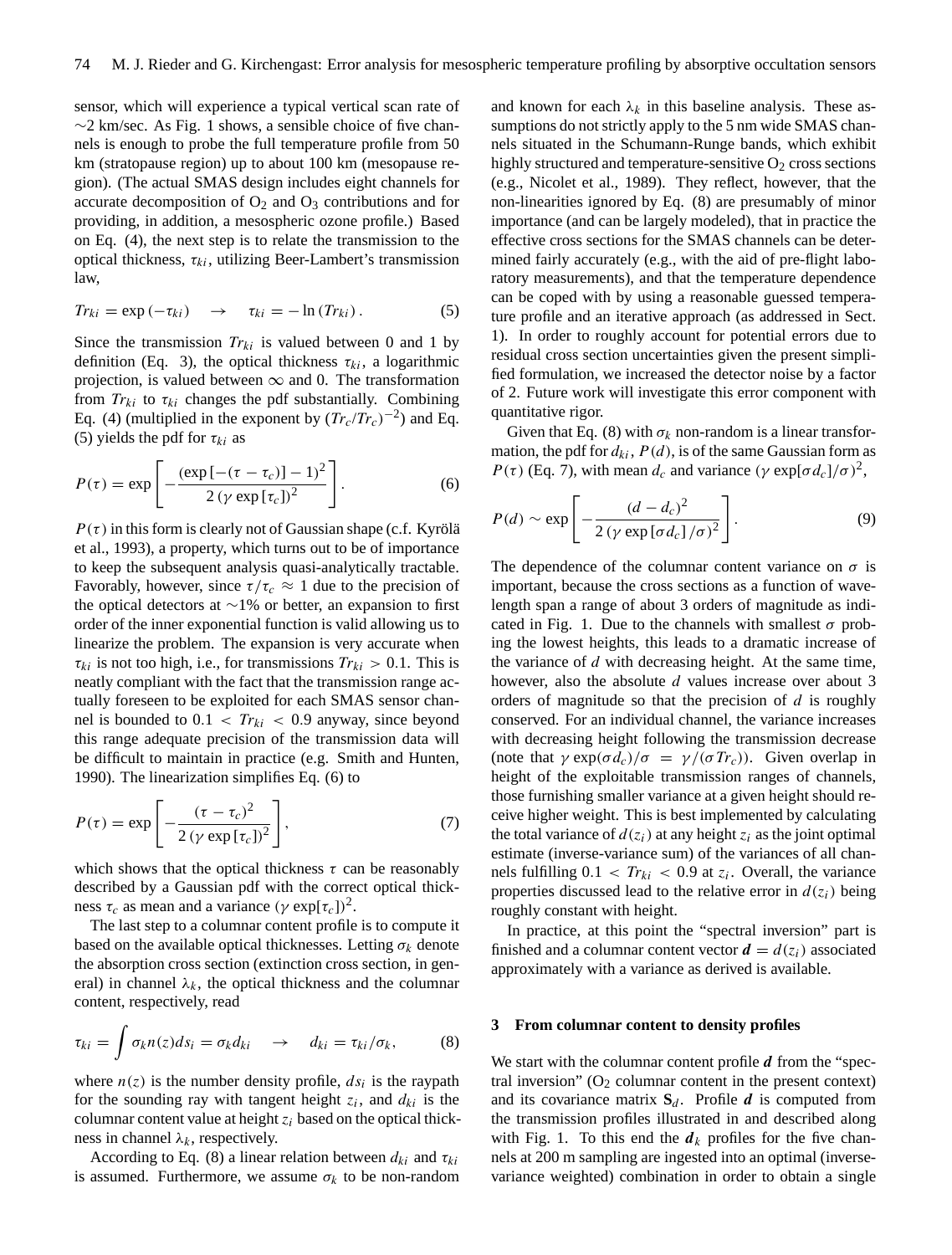best-estimate d profile at all heights. In this baseline analysis, where we start with the correct transmission  $Tr_{c,ki}$  from Fig. 1, the *d* obtained is the correct mean profile  $d_c$ . The corresponding total covariance matrix,  $S_d$ , assembles the total variance derived in Sect. 2 in its diagonal and is otherwise zero-valued, since each  $d(z_i)$  value is computed independently during "spectral inversion" and thus uncorrelated with all others. Formally it reads

$$
\mathbf{S}_d = \left(\sum_{k=1}^5 \mathbf{S}_{d,k}^{-1}\right)^{-1},
$$

where  $S_{d,k}$  are the diagonal covariance matrices of the five channels (with variance values for heights outside the bounds  $0.1 < T r_{ki} < 0.9$  set to a very high number mimicking infinity). **S**<sub>d</sub> is produced for both the  $\gamma = 6 \cdot 10^{-4}$ /Di diodes ("DD") scenario and the  $\gamma = 2 \cdot 10^{-3}$ /Si diodes ("SD") scenario.

Next,  $d$  is downsampled from 200 m to 2 km (mimicking from 10 Hz to 1 Hz), by averaging over independent groups of 10 values, in order to smooth the data to the natural resolution foreseen for the SMAS sensor, which is ∼2 km (Suncentered field-of-view vertical width ∼1/30 deg). The variance values in  $S_d$ , for both DD and SD scenarios, are similarly averaged and divided by 10 in order to account for the suppression of statistical noise by the averaging. All subsequent scenario processing is done at the 2 km sampling grid and starts with  $(d = d_c; S_d)$  prepared as described.

According to Eq. (8), the columnar content,  $d(z_i)$ , is an integral over the number density profile,  $n(z)$ , along the path of the sounding ray  $(O_2$  number density in our context). Adopting the reasonable assumption of spherical symmetry of the atmosphere over a few hundred kilometers about the mean tangent point location of the occultation event, the integral can be analytically cast into a pure radial form which is found to be of Abelian type (e.g., Smith and Hunten, 1990),

$$
d(r_i) = 2 \int_{r_i}^{\infty} \frac{n(r)r}{\sqrt{r^2 - r_i^2}} dr,\tag{10}
$$

where  $r_i$  is the local radius of curvature corresponding to the tangent height  $z_i$  (e.g. Steiner et al., 1999; well approximated by  $r_i = z_i + 6371$  km in our context), and r is the radial coordinate in general corresponding to the height coordinate  $z (r = z + 6371)$  km in our context). Evaluation of Eq. (10) for all heights  $z_i$  of interest yields the full  $d(z_i)$  profile.

To deduce the number density profile  $n = n(z_i)$  from  $d(z_i)$  we need the inverse of this integral, which analytically exists as inverse Abel transform (e.g., Smith and Hunten, 1990). For this study, we require the integral in matrix form, however, thus we perform a discretization of Eq. (10) into matrix notation, which we then can use both for inverting  $d$  to  $n$  and for analyzing the error propagation. Following a method widely called "onion peeling", Eq. (10) is discretized from top ( $z = 120$  km) downwards into height shells  $(r \rightarrow r_i)$ , with shell boundaries r<sub>i</sub> and a shell depth  $r_{i-1}-r_i$ of 2 km in order to match the sampling of  $(d = d_c; S_d)$ .

Densities are for convenience assumed constant in each shell, but in order to sufficiently suppress discretization errors, the scheme is enhanced (following Smith and Hunten, 1990) by accounting for the quasi-exponential density variation in each shell by attributing the obtained density to a height level  $z_i = r_i + 1/3(r_{i-1} - r_i) - 6371$  km (rather than to the average height in the shell).

In matrix notation, the Abel integral, Eq. (10), reads

$$
d = A \cdot n
$$
  
with 
$$
\begin{cases} A_{ij} = 2\left(\sqrt{r_{j-1}^2 - r_j^2} - \sqrt{r_j^2 - r_i^2}\right) & \text{if } j \le i \\ A_{ij} = 0 & \text{if } j > i \end{cases}
$$
 (11)

where **A** is the geometry matrix representing the forward Abel transform (a lower triangular matrix),  $\mathbf{d} = d(r_i)$ ,  $\mathbf{n} =$  $n(r_i)$ , and  $i, j = 0, \ldots, N$ . For the special upper boundary domain beyond the top shell ( $z > 120$  km;  $r > r_0$ ),  $A_{ij}$  is adopted in an analytical form (Swider, 1964) involving the complementary error function and the scale height  $H$  (set to 7 km),

$$
A_{i0} = \exp\left(\frac{r_1 - r_i}{H}\right) \sqrt{2\pi r_i H} \text{ erfc}\left(\frac{r_1^2 - r_i^2}{2r_i H}\right)^{1/2}.
$$
 (12)

Equation (12) corresponds to the assumption of a spherically symmetric, isothermal (constant scale height) atmosphere beyond 120 km, which is readily replaced for real data by a more elaborated formulation.

While Eq. (11) maps a density profile  $n$  to a columnar content profile  $d$ , its inversion in order to retrieve  $n$  from  $d$ as needed in this study is straightforward,

$$
n = A^{-1} \cdot d,\tag{13}
$$

where  $A^{-1}$  denotes the inverse of matrix A. Since the sensor channels sample well with their  $0.1 < Tr_{ki} < 0.9$  measurement ranges the entire height range of interest, the mapping expressed in Eq. (13) is well conditioned, **A** is robustly of full rank and the inversion works stable. Thus no inclusion of indomain *a priori* information is required in this case such as for example in related refractive occultation techniques (see, e.g., Steiner et al., 1999), where a Bayesian optimal estimation approach (e.g., Rodgers, 2000) is very helpful. In our scenario processing, Eq. (13) yields  $n \cong n_c$ , as we insert  $d = d_c$  and since discretization and boundary errors in **A** are negligible in the context of this baseline analysis. (The linear operator **A**, or  $A^{-1}$ , is readily implemented in a more accurate approximation if desired; see, e.g., Syndergaard (1999), where more levels and a piecewise linear discretization instead of constant value per shell were adopted.)

The covariance matrix of the retrieved density profile,  $S_n$ , is retrieved from the covariance matrix of the columnar content profile,  $S_d$ , by

$$
\mathbf{S}_n = \left(\mathbf{A}^{\mathrm{T}} \mathbf{S}_d^{-1} \mathbf{A}\right)^{-1},\tag{14}
$$

where  $A<sup>T</sup>$  is the transpose of matrix  $A$ , and the whole quadratic form  $\mathbf{A}^T \mathbf{S}_d^{-1} \mathbf{A}$  is the propagated inverse covariance  $\mathbf{S}_n^{-1}$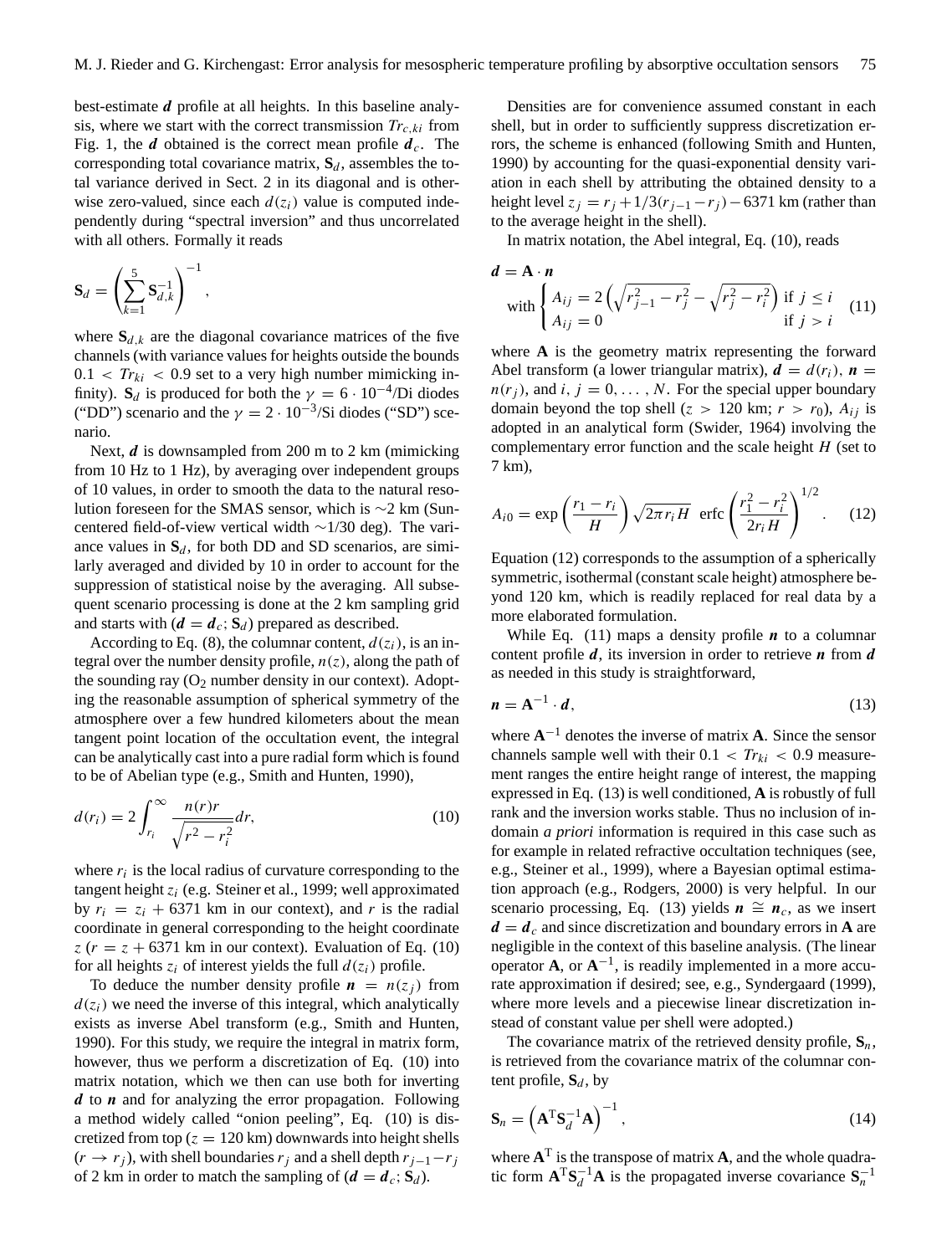

**Fig. 2.** Density error results for DD scenario (bold lines) and SD scenario (light lines). Left panel: absolute (solid lines) and relative (dashed lines) standard deviation of density retrieval errors; mean density profile (dotted line). Right panel: correlation functions for three representative heights, ∼60 km (dashed line), ∼75 km (dotted line), and  $\sim$ 90 km (solid line).

(see, e.g., Anderson, 1984). Formally, the validity of Eq. (14) is tied to the assumption of a Gaussian pdf around a mean state  $d_c$ , which we found valid as expressed by  $P(d)$ in Eq. (9). Given that Eq. (13) is a linear transform, also the pdf for  $n$ ,  $P(n)$ , is Gaussian,

$$
P(n) = \exp\left[\frac{1}{2}\left(\boldsymbol{n} - \boldsymbol{n}_c\right)^{\mathrm{T}}\mathbf{S}_n^{-1}\left(\boldsymbol{n} - \boldsymbol{n}_c\right)\right]
$$
(15)

with  $n_c$  being the correct mean profile estimated via Eq. (13) and  $S_n$  the covariance estimated via Eq. (14), respectively. In general, covariance matrices are clear indications of a Gaussian pdf assumption. While  $S_d^{-1}$ , following Eq. (9), is simply a diagonal matrix with values  $\propto \sigma^2/\gamma^2$ , this does not hold for  $S_n^{-1}$  and  $S_n$ , respectively. Nevertheless, the magnitude of the values of  $S_n$  is scaled by  $S_d$  so that the magnitude of the retrieval error in the density profile  $n$  is dominated by the errors specified in  $S_d$ . Hence, a proper quantification of the covariance matrix to start with in an error propagation analysis is a step of key importance for the credibility of results further down in the retrieval chain.

Since, in addition to  $S_d$  being diagonal, the elements of **A** are relatively simple geometric expressions (see Eq. 11) and the matrix itself is of special form (**A** lower triangular, and hence **A** <sup>T</sup> upper triangular), we can gain deeper insight into the generation of  $S_n$  by closer inspection of Eq. (14). Although the quadratic form introduces covariances between all pairwise elements of **n**, its inversion ensures the columnar content errors to be transported from the top shell, and higher shells in general, down to lower shells, while keeping the errors of lower shells irrelevant to the density profile above. This is in line with the Abel transform pair fundamentally being limited to the half-space above any height  $z_i$ of interest. Utilizing this property of  $S_n^{-1}$  and that  $S_d$  is diagonal together with the need for symmetry between rows and columns, Eq. (14) can be reformulated to

$$
\mathbf{S}_n = \left(\sum_{l=\max(i,j)}^N A_{li} A_{lj} \mathbf{S}_{d,ll}^{-1}\right)^{-1},\tag{16}
$$

which instructively highlights the structure of  $S_n^{-1}$  and thus also provides a more explicit insight into the shape of the density pdf,  $P(n)$  (Eq. 15). Unfortunately no similarly simple expression exists for  $S_n$  directly, but the determinant of  $\mathbf{S}_n^{-1}$  can be written as

$$
\det\left(\mathbf{S}_n^{-1}\right) = \prod_{k=1}^N \sum_{l=k}^N A_{lk}^2 \mathbf{S}_{d,ll}^{-1},\tag{17}
$$

which gives a hint of the magnitude of density retrieval errors as the elements of  $\mathbf{S}_n$  are inversely proportional to det( $\mathbf{S}_n^{-1}$ ).

Fig. (2) illustrates, for both the DD and SD scenario, the estimates for the absolute and relative standard deviations  $(\sqrt{\mathbf{S}_{n,ii}}$  and  $100 \times \sqrt{\mathbf{S}_{n,ii}}/\mathbf{n}_{c,i})$ , respectively, and for the correlation functions (rows  $\mathbf{S}_{n,ij}/\sqrt{\mathbf{S}_{n,ii}\mathbf{S}_{n,jj}}$ ) for the density profile retrieval from columnar content. Also the mean profile  $n \cong n_c$  itself is shown for reference. We note that while we use  $O_2$  number density in this section, this can be readily converted to the total number density of air by computing  $n_{\text{air}} = n/V_{\text{O}_2}$ , where  $V_{\text{O}_2} = 0.20948$  is the  $\text{O}_2$  volume mixing ratio.

The standard deviations (Fig. 2, left panel) show the magnitude of statistical retrieval errors. The relative errors are found to be roughly constant with height and smaller than 0.15% / 0.5% for the DD / SD scenario. The "wavelike" shape of the standard deviation profiles (best visible in the relative error) reflects the fact that different errors  $\alpha \gamma / (\sigma_k)$  $Tr_{c,ki}$ ) are associated with the different sensor channels, each contributing over a limited height range. Comparing Figs. 1 and 2 reveals that "valleys" (minimum error) occur where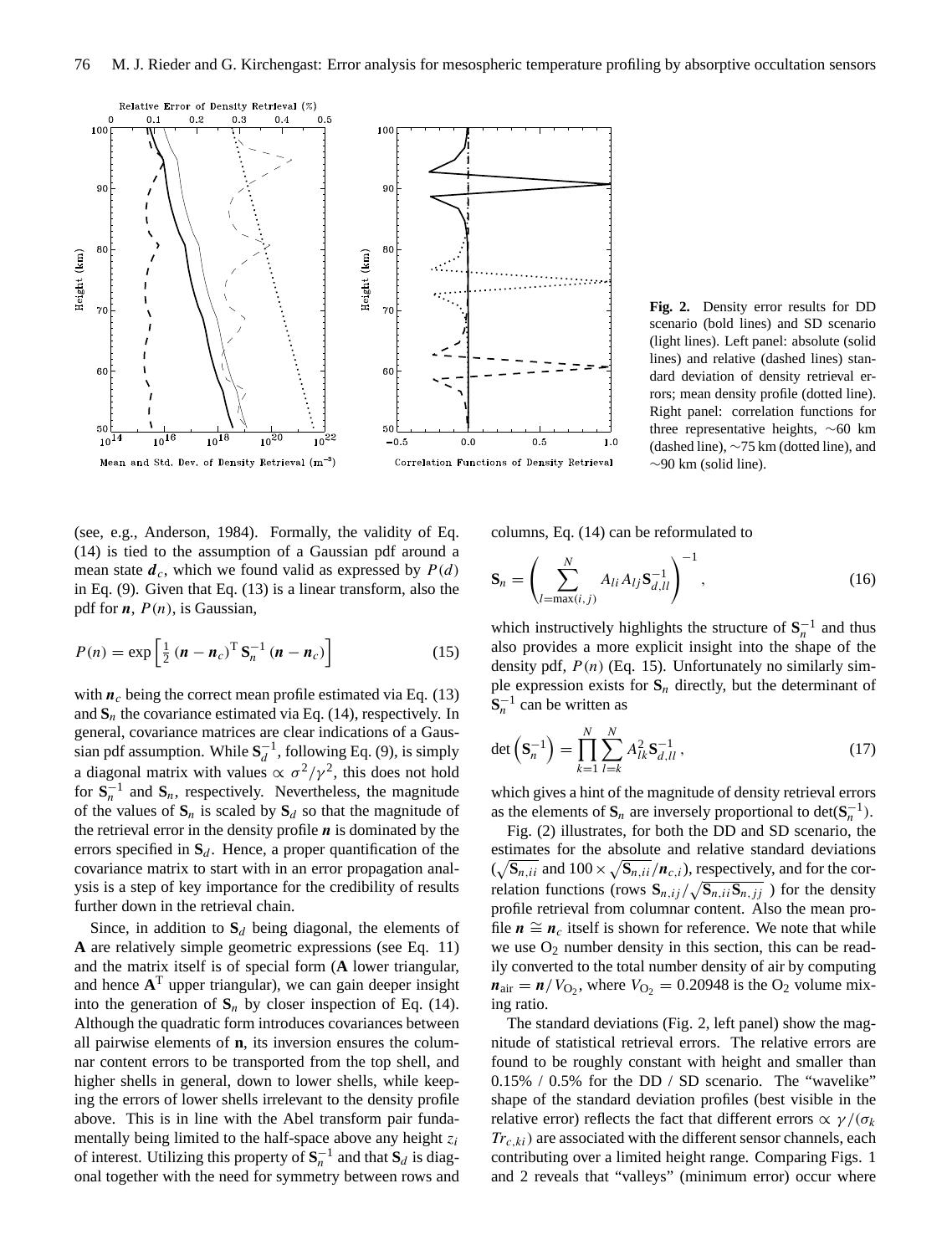transmission ranges of adjacent channels well overlap and thus the total variance in  $d(z_i)$  is small, while "spikes" (maximum error) occur at heights with least overlap, i.e., within the small height intervals where only a single channel fulfils  $0.1 < Tr_{ki} < 0.9$ .

In addition to the magnitude of errors, the covariances amongst the density profile elements (Fig. 2, right panel) are relevant, not least for subsequent retrieval of pressure and temperature profiles. The covariances of density values of adjacent shells amount to about 30% of the variances, so they have to be accounted for when interpreting the results. The covariances decrease with increasing distance from the reference shells, the (anti-)correlation being below 10% from the second closest shell outwards.

The covariances, in terms of their order of magnitude and their structure, reveal several properties of the retrieval of density profiles from column densities. First, the entropy of the retrieval error is appreciably lower, and the information content of the measurement is thus appreciably higher, than it might be believed from considering the variances only (e.g., Rodgers, 2000). In other words, the pair-wise correlation between shells contains additional information not included in the variance (standard deviation) and should thus be accounted for in the exploitation of the data, for example, when fused with other data by some "optimal combination". Next, all covariances are negative (see Fig. 2, right panel), which is a direct implication of the onion-peeling scheme: The densities are calculated, starting from the top shell, through determining the density of the actual shell by subtracting the known densities of the higher shells; thus a positive error in a higher shell leads to a negative error in a lower shell or vice versa. Another related feature of interest is that a columnar content error in a particular shell predominantly affects the number density error in this shell, but the downward propagation of the error is damped rather quickly as can be verified with numerical examples using synthetic "impulse response" cases. This damping mechanism is an implication of the described onion-peeling scheme, which gives rise to anti-correlation between adjacent shells.

A particularly important property of the covariances is their beneficial significance with respect to the pressure profile retrieval to follow. As this step requires summation of erroneous quantities when evaluating the hydrostatic integral, a negative correlation means a damping and a partial compensation of the errors within this sum. This property is of high relevance for the quality of retrieved pressure profiles, ignoring the importance of the covariances would lead to significant underestimation of their accuracy and, in turn, of the temperature accuracy.

## **4 From density to pressure profiles**

The retrieval of a total air pressure profile  $p = p(z_i)$  from a number density profile  $n = n(z_i)$  of a major species (O<sub>2</sub> in our context) requires height integration over the total air mass density profile  $\rho(z_i)$ , which is related to the species number density profile  $n(z_i)$  from Sect. 3 via  $\rho(z_i) = m_{\text{eff}} n(z_i)$ , where  $m_{\text{eff}}$  is the effective molecular mass for converting species number density to total mass density ( $m_{\text{eff}} = M/(N_A)$  $V_{\text{O}_2}$ ) = 2.2960 · 10<sup>-25</sup> kg in our context, where  $\overline{M}$  is the mean molar mass of air,  $N_A$  is the Avogadro constant, and  $V_{\text{O}_2}$  is the volume mixing ratio of  $\text{O}_2$ ).  $p(z_i)$  is then obtained by integrating the hydrostatic law over all heights above the pressure level of interest,

$$
p(z_i) = \int_{z_i}^{\infty} g(z)\rho(z)dz,
$$
 (18)

where  $g(z)$  denotes the local acceleration of gravity  $(g(z) =$  $\bar{g}_{\text{mesosph}} = 9.6 \text{ ms}^{-2}$  in our processing). The densities  $\rho(z_i)$ given for discrete shells only, we approximate Eq. (18) by the sum

$$
p(z_i) = \sum_{j=1}^{j=i-1/3} g(z_j) \rho(z_j) \Delta z_j + p_{120km} \text{ with } j \le i, \quad (19)
$$

where  $\Delta z_i$  is the depth of the shell at level  $z_j$  and  $p_{120km}$ is the pressure at the boundary of the topmost shell (in our context  $\Delta z_i = 2$  km throughout and  $p_{120km}$  is the pressure at 120 km of the exponential atmospheric model used). Using  $j = 1$  in the lower bound of the sum implies that the density (covariance) values related to  $z > 120$  km  $(i, j = 0)$ are dropped from this point on. The " $-1/3$ " in the upper bound of the sum expresses that the lowest shell is included only down to height  $z_i$  (i.e., as  $g(z_j) \rho(z_j) (2\Delta z_j / 3)$ ), a notation also used in Eq. (20). It is reasonable to assume that  $p_{120km}$  is non-random and the errors due to its systematic uncertainty are negligible more than  $\sim$  3 scale heights lower in the height range of interest <100 km. In the scenario processing, Eq. (19) yields  $p \cong p_c$ , as we insert  $n \cong n_c$  into  $\rho(z_i)$  and since discretization and boundary errors are negligible in this baseline analysis.

The summation of density values with their errors represented by  $S_n$  leads via Eq. (19) to top-downward accumulation of errors in the pressure profile  $p$ . Invoking the "Gaussian pdf linear transformation" theorem (Anderson, 1984), the latter errors can be represented by a pressure error covariance matrix  $S_p = B \cdot S_n \cdot B^T$ , where **B** is a lower triangular matrix of full rank such as **A** defined via  $p = B \cdot n + p_{120km}$ , i.e., it is the linear operator in Eq.  $(19)$ ,  $1<sup>st</sup>$  r.h.s. term, which maps  $\boldsymbol{n}$  to  $\boldsymbol{p}$ .  $\mathbf{S}_p$  can be explicitly expressed in the form

$$
\mathbf{S}_{p,ij} = B_{ik} \cdot \mathbf{S}_{n,kl} \cdot B_{lj}
$$
  
=  $m_{\text{eff}}^2 \sum_{k=1}^{k=i-1/3} (g(z_k) \Delta z_k) \sum_{l=1}^{l=j-1/3} (g(z_l) \Delta z_l) \mathbf{S}_{n,kl}, (20)$ 

where  $B_{ik} = (I_i) \cdot (m_{\text{eff}} g(z_k) \Delta z_k)$  for  $k < i$  ( $I_i$  is a vector with all values unity),  $B_{ik} = m_{\text{eff}}g(z_k)(2\Delta z_k/3)$  for  $k = i$ ,  $B_{ik} = 0$  for  $k > i$ , and  $B_{jl} = B_{ik}$  since both  $i/k$  and  $j/l$  are indices of rows / columns of **B**. Equation (20) indicates that in  $S_p$  all elements of  $S_n$  down to the height of interest are summed up. The inclusion of all co-variance values besides the variance values in the sum is essential, since the anticorrelation of the density error at a given level with the other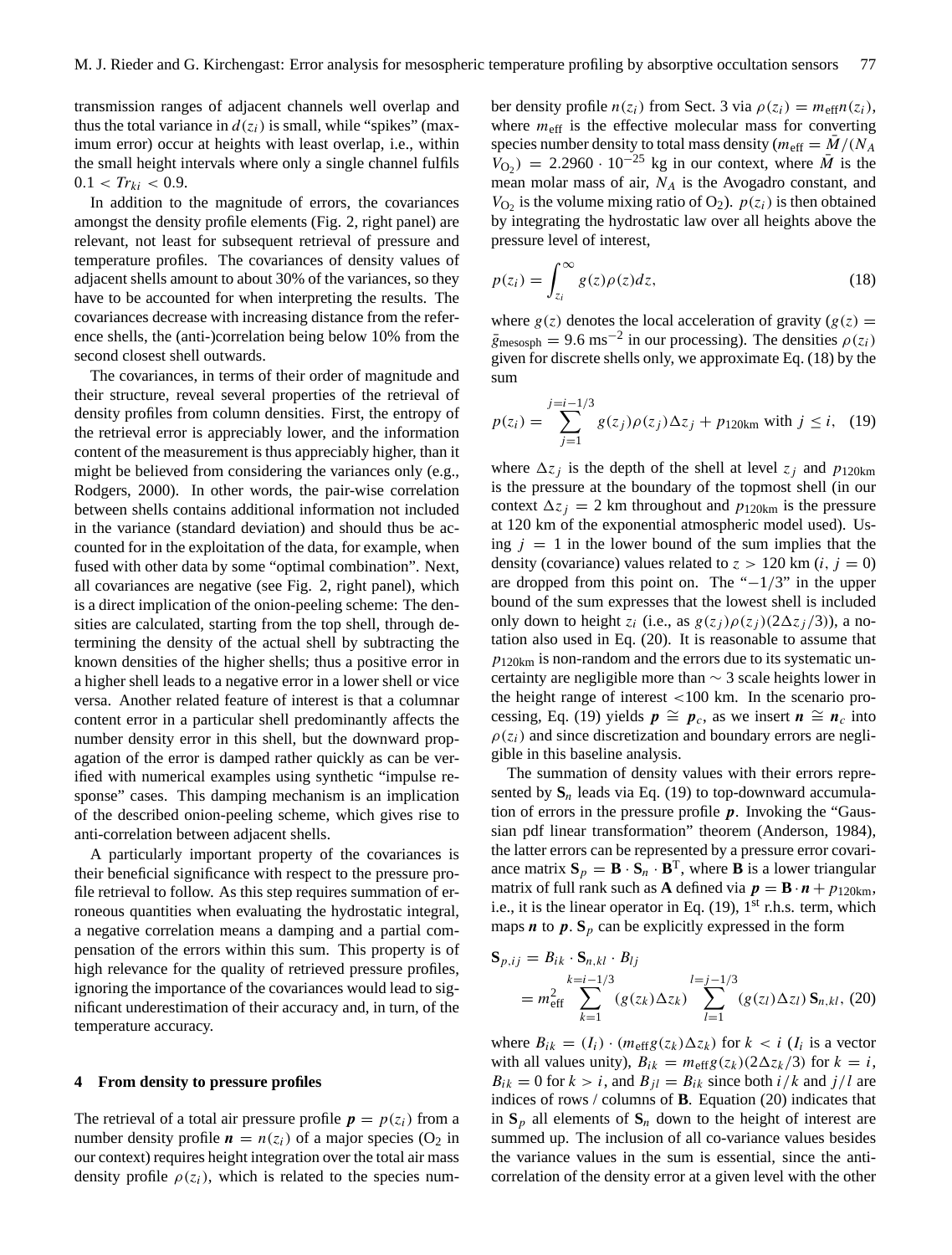

**Fig. 3.** Pressure error results for DD scenario (bold lines) and SD scenario (light lines). Left panel: absolute (solid lines) and relative (dashed lines) standard deviation of pressure retrieval errors; mean pressure profile (dotted line). Right panel: correlation functions for three representative heights, ∼60 km (dashed line), ∼75 km (dotted line), and ∼90 km (solid line).

levels (discussed in Sect. 3) suppresses the standard deviation in **p** compared to a variance-only sum by a factor of  $\sim$ 4.

Given that Eq. (19) is a strictly linear transform, the shape of  $P(n)$  (Eq. 15) remains unchanged and the pdf obtained for  $p$ ,  $P(p)$ , is again Gaussian,

$$
P(p) \sim \exp\left[-\frac{1}{2}\left(\boldsymbol{p} - \boldsymbol{p}_c\right)^{\mathrm{T}} \mathbf{S}_p^{-1} \left(\boldsymbol{p} - \boldsymbol{p}_c\right)\right]
$$
 (21)

with the mean pressure  $p_c$  estimated via Eq. (19), and the covariance  $S_p$  estimated via Eq. (20), respectively.

Fig. 3 illustrates, for both the DD and SD scenario, the error analysis results (standard deviations, mean, and correlations) for pressure retrievals in exactly the same format as Fig. 2 did for density retrievals.

The standard deviations (Fig. 3, left panel) for the pressure profiles are found to be smaller than 0.04% / 0.12% for the DD / SD scenario. Comparing Figs. 3 and 2 shows that height dependence and shape of the standard deviations in pressure are quite similar to those in density, due to the linearity of the retrieval step from density to pressure. The relative error is about a factor of 4 smaller in pressure, however, owing to the effective suppression of density errors via Eq. (20) as discussed already. The correlation functions (Fig. 3, right panel) have significantly broadened in  $S_p$  compared to  $S_n$  because of the hydrostatic integration involved in Eq. (20). This indicates that significant information is contained in the co-variance values, i.e., that the information content of the pressure data is substantially higher than suggested by considering only the variances (left panel).

Accounting for  $S_p$  in its complete form is, similar as for **S**n, of high relevance for the proper subsequent estimation of the temperature error statistics, which involves both pressure and density via the equation of state.

## **5 From density and pressure to temperature profiles**

The retrieval of a temperature profile  $T = T(z_i)$  from a number density profile  $n = n(z_i)$  obtained in Sect. 3 and a pressure profile  $p = p(z_i)$  obtained in Sect. 4 is straightforward as we can locally apply, in each shell, the equation of state (ideal gas law),

$$
T(z_i) = \frac{p(z_i)}{n(z_i)K},\tag{22}
$$

where  $K = k_B/V_{species}$ , with  $k_B$  the Boltzmann constant and Vspecies the volume mixing ratio of the major species utilized  $(V_{species} = V_{O_2} = 0.20948$  in our context;  $V_{species}$  would be unity if total air density  $n_{\text{air}}$  were used). Equation (22) yields  $T \cong T_c$  if we insert  $p \cong p_c$  estimated via Eq. (19) and  $n \cong n_c$  estimated via Eq. (13). With the exponential model used (see Sect. 2),  $T_c$  is retrieved via Eq. (22) constant with height at a value consistent with the assumed scale height of 7 km, i.e., close to 235 K, which is a typical mesospheric temperature. For illustrating the relative temperature errors in Fig. 4 we will thus use  $T_c = \overline{T} = 235$  K.

Regarding the error statistics, Eq. (22) indicates that we need to consider the ratio of two multivariate Gaussian random variables with pdfs  $P(p)$  (Eq. 21) and  $P(n)$  (Eq. 15), respectively, in order to derive the pdf for  $T$ ,  $P(T)$ . Clearly  $P(T)$  will be non-Gaussian, as the ratio represents a grossly non-linear transform. According to the "Gaussian pdf invariance" theorem (Anderson, 1984), if the multivariate pdfs  $P(p)$  and  $P(n)$  are Gaussian, also the local univariate pdfs  $P(p(z_i))$  and  $P(n(z_i))$  are Gaussian of the form  $P(x(z_i)) \sim \exp[-1/2(x(z_i) - x_c(z_i))^2 S_{x,ii}^{-1}]$ , with  $x = p$  or n. Thus, in principle, at least the variances of  $P(T)$  could be evaluated locally based on univariate Gaussian pdfs, which may deem more simple. Unfavorably, it can be proven, however, that no (finite) moments exist, both in the multivari-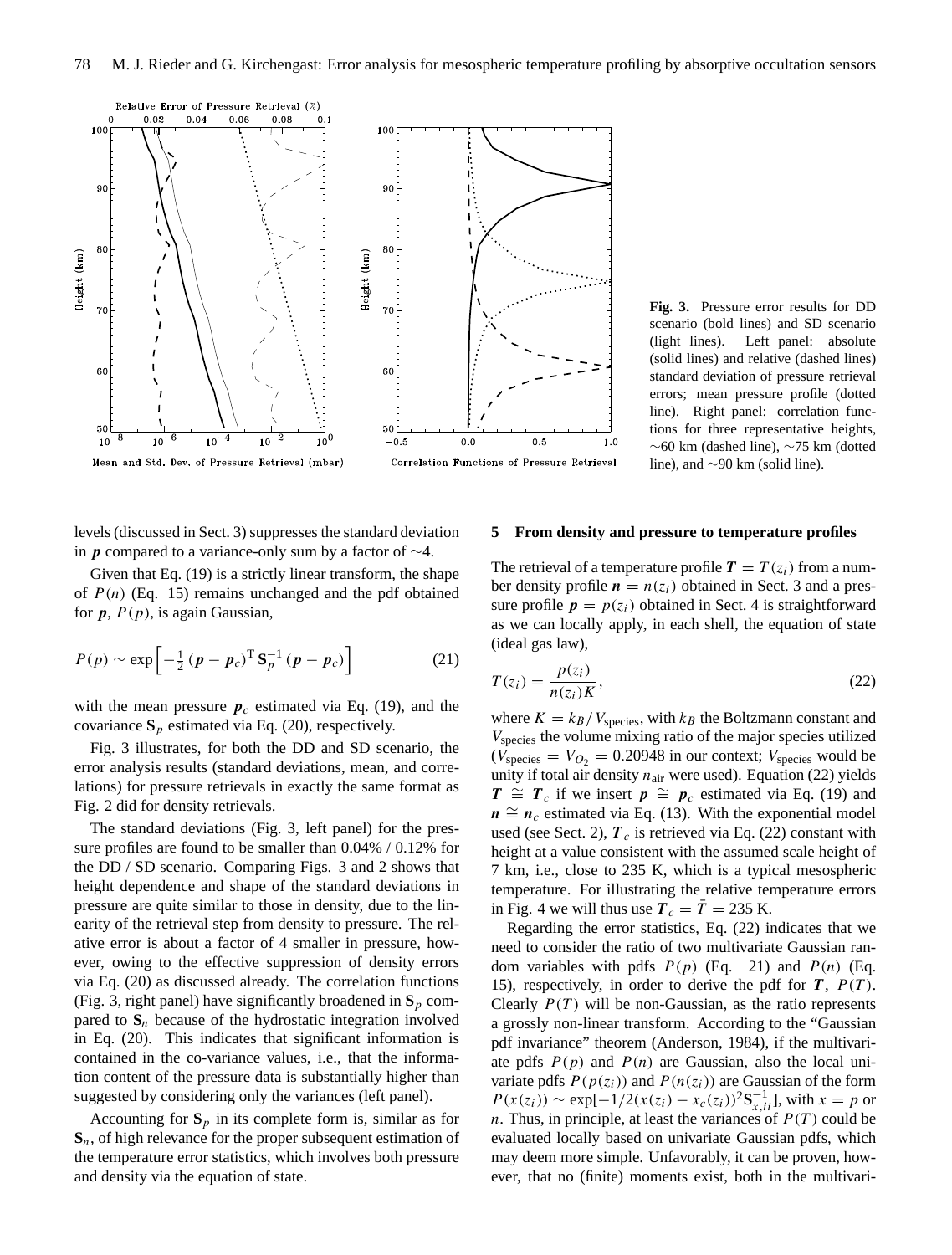

**Fig. 4.** Temperature error results for DD scenario (bold lines) and SD scenario (light lines). Left panel: absolute (solid lines) and relative (dashed lines) standard deviation of temperature retrieval errors. Right panel: correlation functions for three representative heights, ∼60 km (dashed line), ∼75 km (dotted line), and ∼90 km (solid line).

ate and the univariate problem, for the distribution of a ratio  $X/Y$  of two real-valued Gaussian random variables X and Y, except in the trivial case of perfect correlation between X and Y (W. Schachermayer et al., Inst. for Statistics, Probability Theory, and Actuarial Mathematics, Techn.Univ. of Vienna, private communication, 1999; see also Kendall and Stuart, 1969, who show that for independent univariate  $X$  and  $Y$  a Cauchy pdf is obtained for which no moments exist). Rigorous analytical computation of temperature (co)-variances is thus basically impossible. A study on solving the problem with different other methods will be presented in a forthcoming paper.

In this study we step back to a linearization of the problem in order to obtain an approximate temperature error covariance matrix  $S_T$ . This will still be a very accurate approximate solution given that the relative errors of profiles in our context do not exceed the 1% level. We follow an approach used by Syndergaard (1999) in an error analysis for refractive occultations. A Taylor expansion of  $T(z_i)$  about  $T_c(z_i)$  up to first order is performed which yields for  $\delta T = T - T_c$ ,

$$
\delta T(z_i) = T(z_i) - T_c(z_i) = \frac{1}{n_c(z_i)} \left\{ \frac{1}{K} \sum_{j=1}^i B_{ij} \delta n(z_j) - \left[ T_c(z_i) + \frac{p_{120km}}{n_c(z_i)K} \right] \delta n(z_i) \right\}, \quad (23)
$$

where  $\delta n(z) = n(z) - n_c(z)$  and  $B_{ij}$  corresponds to  $B_{ik}$  defined for Eq. (20). Equation (23) is a linear transform for retrieving  $\delta T$ , and hence  $T = T_c + \delta T$ , from  $\delta n = \delta n(z_i)$ known from Sect. 3,

$$
\delta T = \mathbf{C} \cdot \delta \mathbf{n}
$$
  
with  $C_{ij} = \frac{1}{n_c(z_i)} \left\{ \frac{B_{ij}}{K} - \left[ T_c(z_i) + \frac{p_{120km}}{n_c(z_i)K} \right] \delta_{ij} \right\}$ , (24)

where  $\delta_{ij}$  is the Kronecker Delta. Given that n, and hence  $\delta n$ ,

follows a Gaussian pdf (Eq. 15) and given the linearity and full rank of matrix operator **C** (a lower triangular matrix such as **A** and **B**) we can obtain  $\mathbf{S}_T$  analogously to  $\mathbf{S}_p$  (Eq. 20) as

$$
\mathbf{S}_T = \mathbf{C} \cdot \mathbf{S}_n \cdot \mathbf{C}^{\mathrm{T}}.\tag{25}
$$

The pdf for  $T$ ,  $P(T)$ , is thus well approximated by a Gaussian pdf, which can be written as

$$
P(T) \sim \exp\left[-\frac{1}{2}\left(\boldsymbol{T} - \boldsymbol{T}_c\right)^{\mathrm{T}} \mathbf{S}_T^{-1} \left(\boldsymbol{T} - \boldsymbol{T}_c\right)\right]
$$
 (26)

with the mean temperature  $T_c$  estimated via Eq. (22), and the covariance  $S_T$  estimated via Eq. (25), respectively.

Figure 4 illustrates, for both the DD and SD scenario, the error analysis results (standard deviations and correlations) for temperature retrievals in the same format as Fig. 2 did for density retrievals, except that the mean profile is not thought worth being shown in this case (given that  $T_c = T = 235$  K).

The standard deviations (Fig. 4, left panel) for the temperature profiles are found to be smaller than  $0.3 K / 1 K$  for the DD / SD scenario. In shape the relative errors are quite similar to those in pressure and density, reflecting the linearity of the retrieval chain, which is besides the self-calibrating nature of the occultations a very favorable property for use of profiles in climate applications (Kirchengast et al., 1998). Given the isothermal mean temperature profile, also the absolute errors are roughly constant with height (rather than decreasing as density and pressure errors do, following their exponential mean profile). This weak height dependence will essentially hold for realistic temperature profiles as well, since the actual temperature at any mesospheric height will not deviate more than up to ∼20% from the mean mesospheric value adopted here.

The correlations of temperature errors (Fig. 4, right panel) are very close to the ones for density (see Fig. 2), due to the fact that the operator **C** in Eq. (25) propagates  $S_n$  to  $S_T$ , i.e.,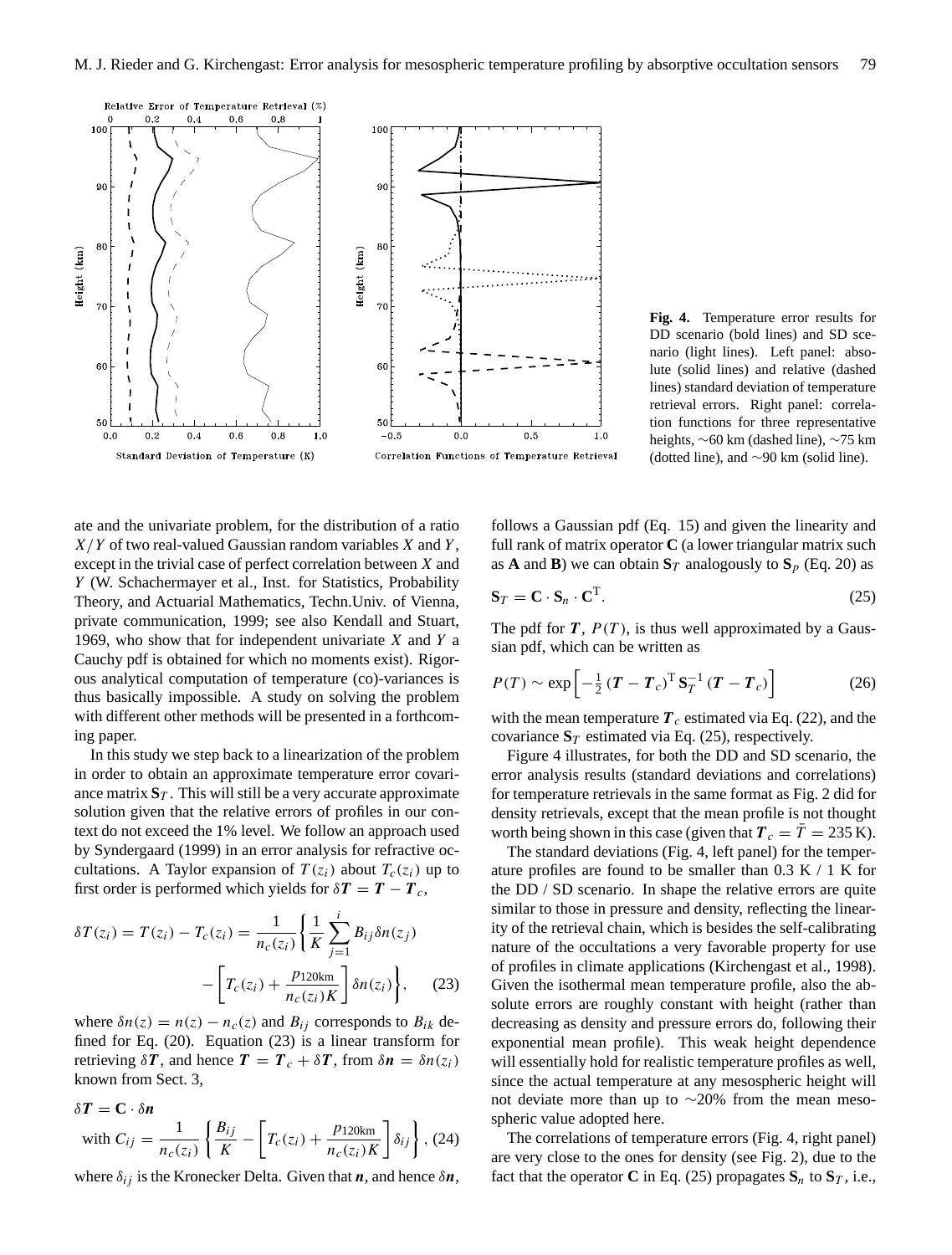there is no direct involvement of  $S_p$ . Inspection of Eq. (24) reveals that in **C** the diagonal values dominate and that the shape is smooth, governed by  $C_{ij} \propto 1/n_c(z_i)$  (if  $j \leq i$ , else  $C_{ii} = 0$ ). This has the favorable implication on the temperature error structure that **C** does not appreciably change the correlation structure in  $S_n$ , so that the temperature errors are, in essence, no more correlated than the density errors, although the intermediate pressure errors exhibit much more correlation. Weak correlation, ideally no correlation, is useful in optimal data fusion (e.g., in data assimilation into numerical weather prediction models), since it simplifies the specification of reasonable covariance matrices. The correlation obtained for  $T$  errors is, though weak, not negligible so that the information in the co-variances should be accounted for when utilizing the data (see the discussion on  $S_n$  in Sect. 3).

Finally, it is worth noting in this context that the often used simplified way to estimate  $\sqrt{S_{T,ii}}$  by linearizing the equation of state and exploiting only the standard deviations of  $\boldsymbol{p}$  and n, i.e., using at each height  $\delta T = (\partial T/\partial p)\delta p + (\partial T/\partial n)\delta n =$  $(n\delta p - p\delta n)/(Kn^2)$ , is overly conservative: It overestimates  $\sqrt{\mathbf{s}_{T,ii}}$  by a factor of ∼1.5.

# **6 Summary and conclusions**

An analysis of statistical errors involving the full probability density function (pdf) of the relevant random variables was performed for mesospheric temperature profiling by absorptive occultation sensors. The analysis is capable of explaining the origin and propagation of errors within the retrieval chain. Starting with Gaussian-distributed intensity measurements by the sensor, each step of calculation down to temperature profiles has been assigned a pdf with its describing parameters (mean profile and covariance matrix). The analysis chain was applied to a baseline quantification of the temperature profiling performance of a solar UV sensor of the type proposed by Kirchengast et al. (1998) ("Sun Monitor and Atmospheric Sounder" – SMAS). Two different photodiode detector scenarios were considered for the SMAS-type sensor, respectively, a diamond diode (DD) with 0.03% and a silicon diode (SD) with 0.1% unattenuated intensity measurement noise at 10 Hz sampling rate. These noise values were increased by a factor of 2 in order to roughly account for unmodeled potential errors due to cross section uncertainties. The following main conclusions can be drawn.

- 1. The absolute error of the retrieval products (density, pressure, temperature) at a given height is predominantly determined by the ratio of the precision of the detectors to the product of absorption cross section and transmission of the channel furnishing the highest value for this product at that height. For SMAS, the absolute temperature error as well as all relative errors were found to be roughly constant with height, indicating a well balanced channel selection.
- 2. The retrieval error covariance matrices of density, pres-

sure, and temperature are dominated by the variances but, nevertheless, contain co-variances which carry significant information. These co-variances thus need to be accounted for when propagating errors further through the chain (particularly important for density covariances), when interpreting the errors in the result profiles (e.g., pressure error correlations extend over more than a scale height before decreasing to  $\langle 10\% \rangle$ , and when exploiting them in data fusion setups like assimilation into atmospheric analysis and prediction systems.

- 3. The correlation lengths of temperature errors are equally small as those of density errors and thus not appreciably affected by the broad pressure correlation functions. This is somewhat counter-intuitive, but from the point of view of data exploitation favorable, finding is rooted in the fact that temperature variances are directly dependent on density rather than pressure variances as the error analysis instructively shows.
- 4. A major part of the analysis applies also to refractive occultations such as those using Global Navigation Satellite System (e.g., Global Positioning System) signals. In that context a bending angle profile is to be processed instead of a columnar content profile, otherwise the basic chain is the same. Specifics like the need for *a priori* information due to large high-altitude errors need special consideration, however, a matter which will be studied in a forthcoming paper focusing on a theoretical error analysis of refractive occultations.
- 5. The analysis from density onwards applies to any temperature profile retrieval based on density profiles, i.e., not only to absorptive or refractive occultations but also e.g., to Rayleigh lidar and falling sphere techniques. While some error analyses have been performed for the latter methods in the past (e.g., Hauchecorne and Chanin, 1980; Schmidlin et al., 1991), the treatment in this work is significantly more rigorous than previous ones.
- 6. Concerning the temperature profiling performance of the two SMAS-type sensor scenarios investigated, the temperature is found to be retrieved throughout the mesosphere to better than 0.3 K (DD) and 1 K (SD) accuracy, respectively, at 2 km height resolution. The other retrieval products (from earlier steps in the processing chain) are of corresponding quality.

In summary, though several aspects of interest have been loosely addressed only in this baseline analysis (uncertain absorption cross sections, finite channel widths, top-of-atmosphere normalization uncertainty, etc.), the results indicate that absorptive occultations acquired by a SMAS sensor could provide mesospheric profiles of fundamental variables such as temperature with unprecedented accuracy and vertical resolution. A next step currently being worked out is a study of the performance of the full SMAS sensor for simultaneous sensing of mesospheric temperature and ozone